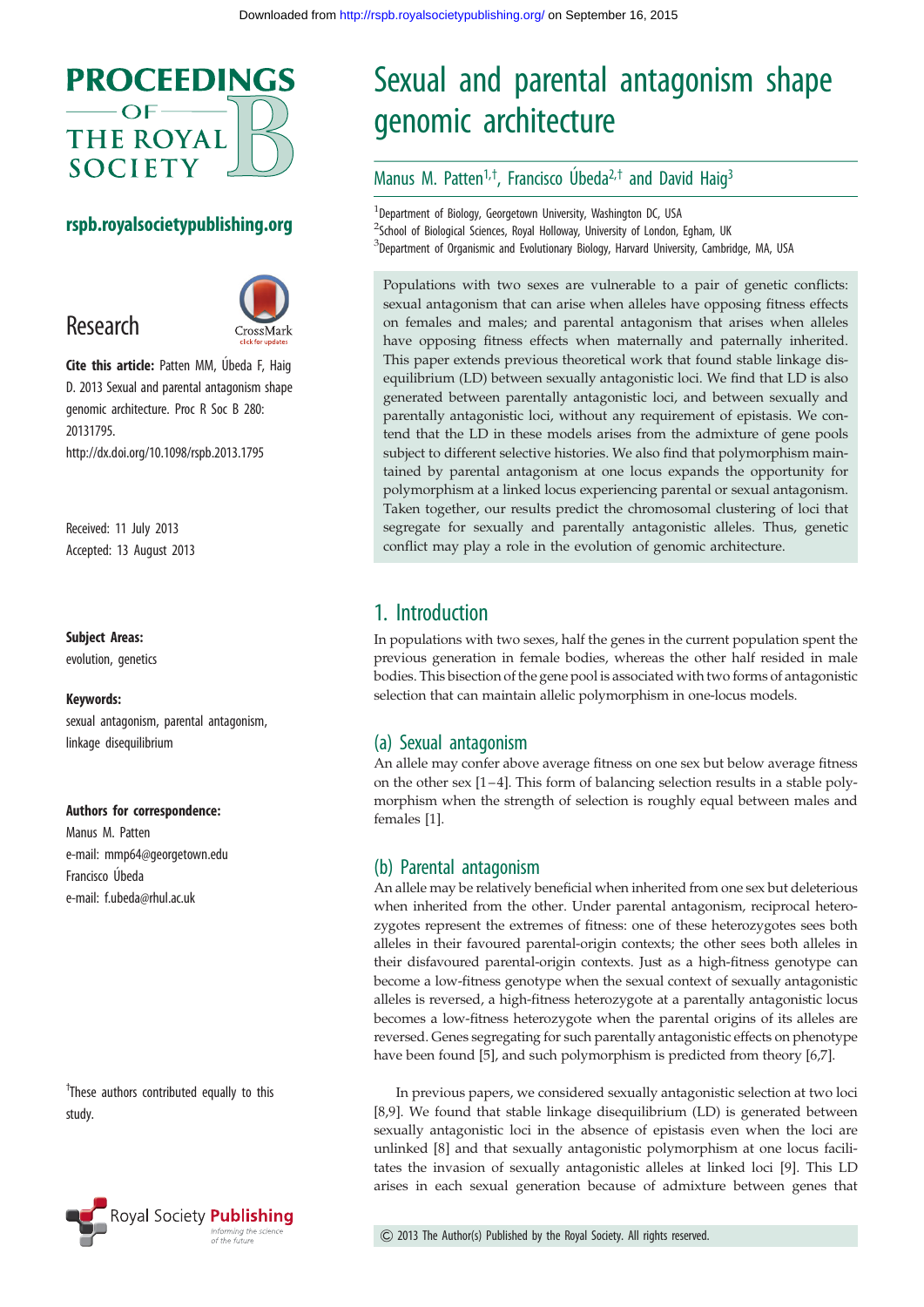have been selected in male bodies and genes that have been selected in female bodies.

This paper extends our previous work by considering two models: one, a model of parentally antagonistic selection at two loci; and the other, a model of parentally antagonistic selection at one locus with sexually antagonistic selection at a second locus. We find that stable LD is present at polymorphic equilibria between a locus experiencing parental antagonism and a linked locus that experiences either parental or sexual antagonism although this is not the case when the loci are unlinked. Moreover, we find that the opportunity for parentally antagonistic polymorphism is expanded at loci linked to another locus segregating for either parentally or sexually antagonistic alleles. We argue that the LD in these models arises from subtle forms of admixture.

## 2. Methods

We present a standard two-locus, two-allele, diploid model [\[10\]](#page-7-0). We consider two loci, A and B, with two alleles each,  $A_1$ ,  $A_2$  and  $B_1$ ,  $B_2$ , respectively. These loci recombine with frequency r. Let  $x_i$ and  $y_i$  be the frequencies of the *i*th and *j*th haplotypes in eggs and sperm such that  $x_1$ ,  $x_2$ ,  $x_3$ ,  $x_4$  and  $y_1$ ,  $y_2$ ,  $y_3$ ,  $y_4$  are the respective frequencies of  $A_1B_1$ ,  $A_1B_2$ ,  $A_2B_1$ ,  $A_2B_2$  haplotypes in eggs and in sperm. These haplotype frequencies are stored in vectors  $\mathbf{x}^T = [x_1, x_2, x_3, x_4]$  and  $\mathbf{y}^T = [y_1, y_2, y_3, y_4]$  (henceforth, lowercase bold letters represent vectors). Let  $p_{\zeta}$  and  $q_{\zeta}$  be the frequency of  $A_1$  and  $B_1$  in gametes, such that  $p_{\zeta} = \zeta_1 + \zeta_2$  and  $q_{\zeta} = \zeta_1 + \zeta_3$ , with  $\zeta$  taking a value of  $x$  for eggs and  $y$  for sperm.

Let  $u_{11}$ ,  $u_{12}$ ,  $u_{21}$ ,  $u_{22}$  be the fitness corresponding to genotypes  $A_1A_1$ ,  $A_1A_2$ ,  $A_2A_1$ ,  $A_2A_2$  at locus A. These fitnesses are stored in the matrix

$$
\mathbf{U} = \begin{bmatrix} u_{11} & u_{12} \\ u_{21} & u_{22} \end{bmatrix}.
$$

Let  $v_{11f}$ ,  $v_{12f}$ ,  $v_{21f}$ ,  $v_{22f}$  and  $v_{11m}$ ,  $v_{12m}$ ,  $v_{21m}$ ,  $v_{22m}$  be the fitness corresponding to genotypes  $B_1B_1$ ,  $B_1B_2$ ,  $B_2B_1$ ,  $B_2B_2$  at locus B when expressed in females and males respectively. Unlike the A locus, the B locus is allowed to confer sex-specific fitness effects. These fitnesses are stored in the matrices

$$
\mathbf{V}_f = \begin{bmatrix} v_{11f} & v_{12f} \\ v_{21f} & v_{22f} \end{bmatrix} \quad \text{and} \quad \mathbf{V}_m = \begin{bmatrix} v_{11m} & v_{12m} \\ v_{21m} & v_{22m} \end{bmatrix}.
$$

Let  $w_{ijf}$  and  $w_{ijm}$  be the respective fitnesses of female and male zygotes that develop from the union of the ith egg haplotype with the jth sperm haplotype. These zygotic fitnesses are stored in matrices  $W_f$  and  $W_m$ . For the purpose of eliminating epistasis within sexes [\[11\]](#page-7-0), we assume that the fitness of a zygote results from the product of the one-locus genotypic fitnesses, that is

$$
W_f\!\!=\mathbf{U}\otimes\mathbf{V}_f, W_m\!\!=\mathbf{U}\otimes\mathbf{V}_m,
$$

where  $\otimes$  represents the Kronecker product of two matrices.

Assuming all other evolutionary forces besides viability selection and recombination are absent, the frequency of each haplotype in eggs and sperm in the next generation is

$$
2\overline{w}_{f}x' = x^{\circ}(W_{f}y) + y^{\circ}(W_{f}^{T}x) - rd_{f}
$$
  
and  

$$
2\overline{w}_{m}y' = x^{\circ}(W_{m}y) + y^{\circ}(W_{m}^{T}x) - rd_{m}
$$
 (2.1)

where  $\overline{w_{\xi}}$  is the mean fitness, defined as  $\overline{w_{\xi}} = x^T W_{\xi} y$ , and  $\mathbf{d}_{\xi}^{\mathrm{T}} = [1, -1, -1, 1] \delta_{\xi}$ , with  $\delta_{\xi} = w_{14\xi}x_1y_4 + w_{41\xi}x_4y_1 - w_{23\xi}x_2y_3$  $w_{32\xi}x_3y_2$  ( $\xi = f$  for females;  $\xi = m$  for males). Primes denote frequencies in the next generation, empty circles denote the Schur product, and superscript T denote the transpose.

Non-random associations between loci in the haploid phase are measured by the coefficient of LD,  $D$  [[12](#page-7-0)], with subscripts  $x$ for eggs and  $y$  for sperm:

$$
D_x = x_1 x_4 - x_2 x_3
$$
  
and  

$$
D_y = y_1 y_4 - y_2 y_3
$$
 (2.2)

Non-random associations between loci in the diploid phase are measured by the difference in frequencies between coupling and repulsion double-heterozygotes:

$$
D_t = \frac{1}{2} [(x_1y_4 + x_4y_1) - (x_2y_3 + x_3y_2)],
$$
\n(2.3*a*)

which Ubeda et al. [[8\]](#page-7-0) have shown is equal to:

$$
D_t = \frac{1}{2}(D_x + D_y) + 2\text{Cov}_\zeta(p, q),\tag{2.3b}
$$

where the covariance is taken over the two sexes' gametes. It is worth noting that  $2\text{Cov}_{\zeta}(p,q) = 1/2$   $(p_x - p_y)(q_x - q_y)$ . We report both haploid and diploid measures of LD because these two measures can differ when there is sex-specific selection [[8](#page-7-0)].

#### (a) Model 1: two parentally antagonistic loci

Let both the  $A$  and  $B$  loci experience parentally antagonistic selection ([figure 1\)](#page-2-0).  $A_1$  and  $B_1$  are assumed to confer high relative fitness when paternally derived and low relative fitness when maternally derived, and vice versa for  $A_2$  and  $B_2$ . Thus, the reciprocal heterozygotes exhibit the extremes of fitness, with  $A_2A_1$  and  $B_2B_1$  the most fit genotypes and  $A_1A_2$  and  $B_1B_2$ the least fit genotypes.

Parental antagonism can be parametrized with selection coefficients t and s for locus A and B,  $0 \le t$ ,  $s \le 1$ , and two scaling parameters *a* and *b*,  $0 \le a$ ,  $b \le 1$ , that are akin to dominance coefficients but which scale the homozygous fitnesses relative to the heterozygous fitness extremes. The fitness of genotypes  $A_1A_1$ ,  $A_1A_2$ ,  $A_2A_1$ ,  $A_2A_2$  is  $1-as$ ,  $1-s$ , 1 and  $1-bs$ , respectively ([figure 1\)](#page-2-0). These fitnesses are stored in the matrix  $U_P$ . The fitness of genotypes  $B_1B_1$ ,  $B_1B_2$ ,  $B_2B_1$ ,  $B_2B_2$  are  $1 - at$ ,  $1 - t$ , 1 and  $1 - bt$ , respectively ([figure 1\)](#page-2-0). These fitnesses are stored in the matrix  $V_P$ .

Owing to the lack of sex-specificity, the frequencies of haplotypes in eggs and sperm are equal after one generation, i.e.  $x = y = z$ , and system (2.1) reduces to

$$
2\bar{w}\mathbf{z}' = \mathbf{z} \cdot ((\mathbf{U}_{\mathbf{P}} \otimes \mathbf{V}_{\mathbf{P}})\mathbf{z}) + \mathbf{z} \cdot ((\mathbf{U}_{\mathbf{P}} \otimes \mathbf{V}_{\mathbf{P}})^{\mathrm{T}}\mathbf{z}) - r\mathbf{d},
$$
\n(2.4)

where  $\overline{w}$  is the mean fitness, defined as  $\overline{w} = z^T W z$ , and  $d^{\text{T}} = [1, -1, -1, 1]\delta$  with  $\delta = (1 - s)(1 - t)x_1y_4 + x_4y_1 + (1 - s)$  $x_2y_3 - (1 - t)x_3y_2$ . LD in the haploid phase reduces to  $D_x =$  $D_u = D_z = z_1z_4 - z_2z_3.$ 

The lack of sex-specificity results in equal frequency of alleles in eggs and sperm, i.e.  $p_x = p_y$  and  $q_x = q_y$ , which yields  $Cov_{\zeta}(p,q) = 0$ . Substituting these into (2.3b), we find that LD is equal in the haploid and diploid phase, i.e.  $D_t = D_z$ .

## (b) Model 2: one parentally antagonistic locus and one sexually antagonistic locus

Let the A locus experience parentally antagonistic selection and the B locus experience sexually antagonistic selection [\(figure 1\)](#page-2-0).  $A_1$  is assumed to confer high relative fitness when paternally derived and low relative fitness when maternally derived, and vice versa for  $A_2$ . Allele  $B_1$  is assumed to confer high relative fitness in males and low relative fitness in females, and vice versa for  $B_2$ .

The fitness of genotypes  $A_1A_1$ ,  $A_1A_2$ ,  $A_2A_1$ ,  $A_2A_2$  is  $1 - as$ ,  $1 - s$ , 1 and  $1 - bs$ , respectively [\(figure 1](#page-2-0)). These fitnesses are stored in the matrix  $U_P$ . Sexual antagonism in locus  $B$  is parametrized with selection coefficients  $t_f$  and  $t_m$ ,  $0 < t_f$ ,  $t_m \le 1$ , and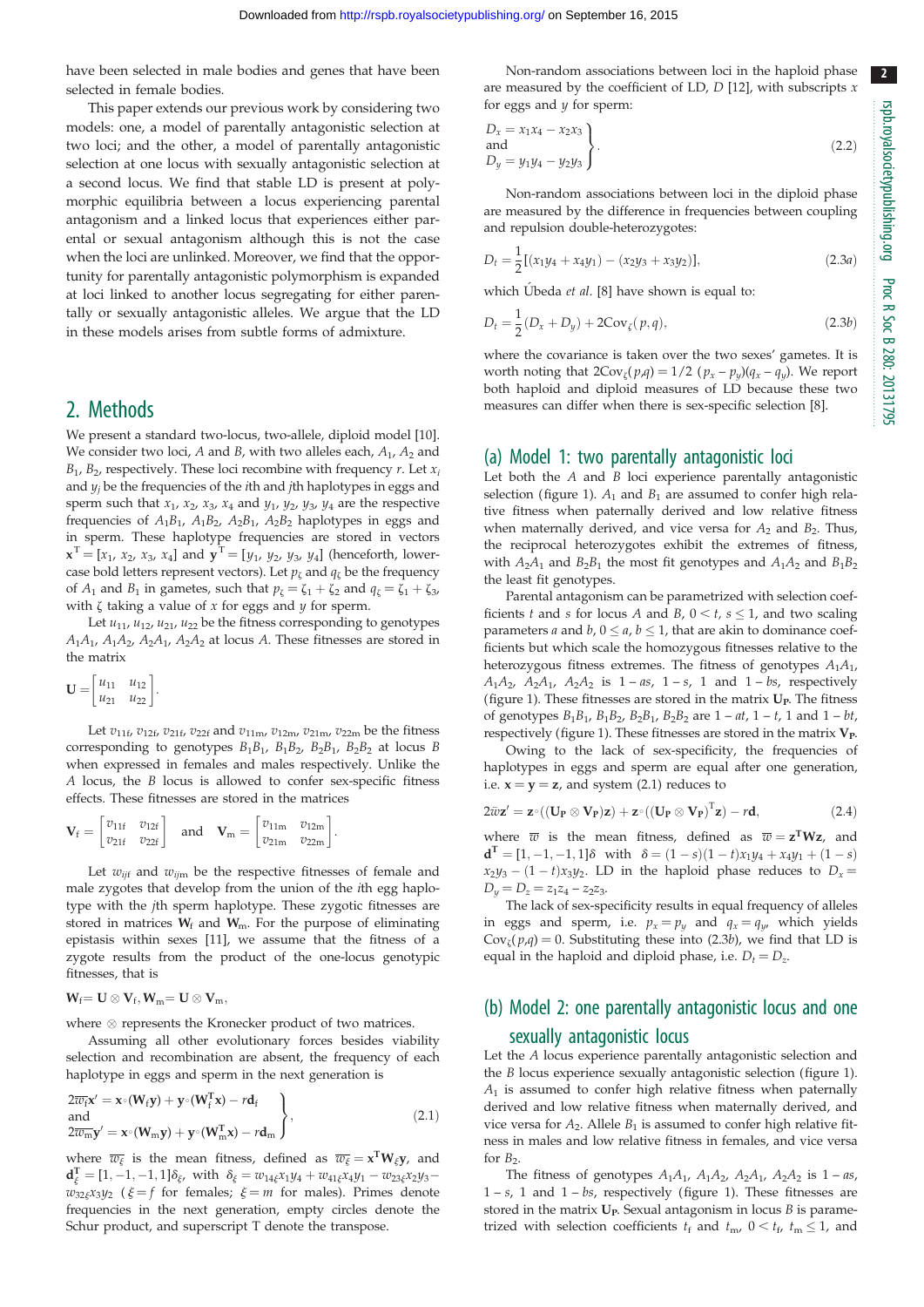<span id="page-2-0"></span>

3

Figure 1. Model parametrizations. The A locus segregates for alleles with parentally antagonistic effects in both models. The B locus segregates for alleles with either parentally or sexually antagonistic effects, depending on the particular model. A two-locus genotype confers a fitness exactly equal to the product of the fitnesses specified by the genotypes at each locus.

dominance parameters  $h_f$  and  $h_{\text{m}}$ ,  $0 \leq h_f$ ,  $h_{\text{m}} \leq 1$ , for females and males, respectively. The fitness of genotypes  $B_1B_1$ ,  $B_1B_2$ ,  $B_2B_1$ ,  $B_2B_2$  is  $1-t_f$ ,  $1-h_f t_f$ ,  $1-h_f t_f$ , and 1 when expressed in females and 1,  $1 - h_{\rm m}t_{\rm m}$ ,  $1 - h_{\rm m}t_{\rm m}$  and  $1 - t_{\rm m}$  when expressed in males. These fitnesses are stored in the matrices  $V_{\text{Sf}}$  and  $V_{\text{Sm}}$ . By limiting dominance and selection parameters to the range [0,1], we guarantee opposing directional selection in the two sexes. To avoid complexities that arise when dominance differs between the sexes, we assume throughout that  $h_f = h$  and  $h_m = 1 - h$  $[13 - 15]$  $[13 - 15]$  $[13 - 15]$  $[13 - 15]$ .

Substituting the fitness matrices into system (2.1) yields

$$
2\bar{w}_{f}\mathbf{x}' = \mathbf{x} \cdot ((\mathbf{U}_{P} \otimes \mathbf{V}_{Sf})\mathbf{y}) + \mathbf{y} \cdot ((\mathbf{U}_{P} \otimes \mathbf{V}_{Sf})^{T}\mathbf{x}) - r\mathbf{d}_{f}
$$
  
and  

$$
2\bar{w}_{m}\mathbf{y}' = \mathbf{x} \cdot ((\mathbf{U}_{P} \otimes \mathbf{V}_{Sm})\mathbf{y}) + \mathbf{y} \cdot ((\mathbf{U}_{P} \otimes \mathbf{V}_{Sm})^{T}\mathbf{x}) - r\mathbf{d}_{m}
$$
 (2.5)

where  $\overline{w_\xi}$  is the mean fitness, defined as  $\overline{w_\xi} = \mathbf{x}^\mathrm{T} (\mathbf{U}_\mathbf{P} \otimes \mathbf{V}_{\mathbf{S} \xi}) \mathbf{y}$ , and where  $\mathbf{d}_{\xi}^{\mathrm{T}} = [1, -1, -1, 1] \delta_{\xi}$  with  $\delta_{\xi} = (1 - ht_{\xi})((1 - s)(x_1y_4$  $x_2y_3 + (x_4y_1 - x_3y_2)$ 

### (c) Analysis

Owing to the complexity of these systems, we did not derive analytical solutions; instead, we used the recursions to carry out a numerical analysis of the equilibrium frequencies and the associated LD using code written for Matlab (R2012a). We initialize our populations near one of the four corners (corresponding to fixation of one of the four haplotypes) with all four haplotypes segregating, and we allow the population to evolve until an equilibrium state is reached. The equilibrium state of the population was found to be independent of the choice of corner.

## 3. Results

### (a) Two parentally antagonistic loci

Results are summarized in figures [2](#page-3-0) and [3.](#page-3-0) For the simplest presentation, we generate these figures with symmetric parametrizations (e.g.  $a = b = 0.75$  in [figure 2](#page-3-0) and  $s = t$  in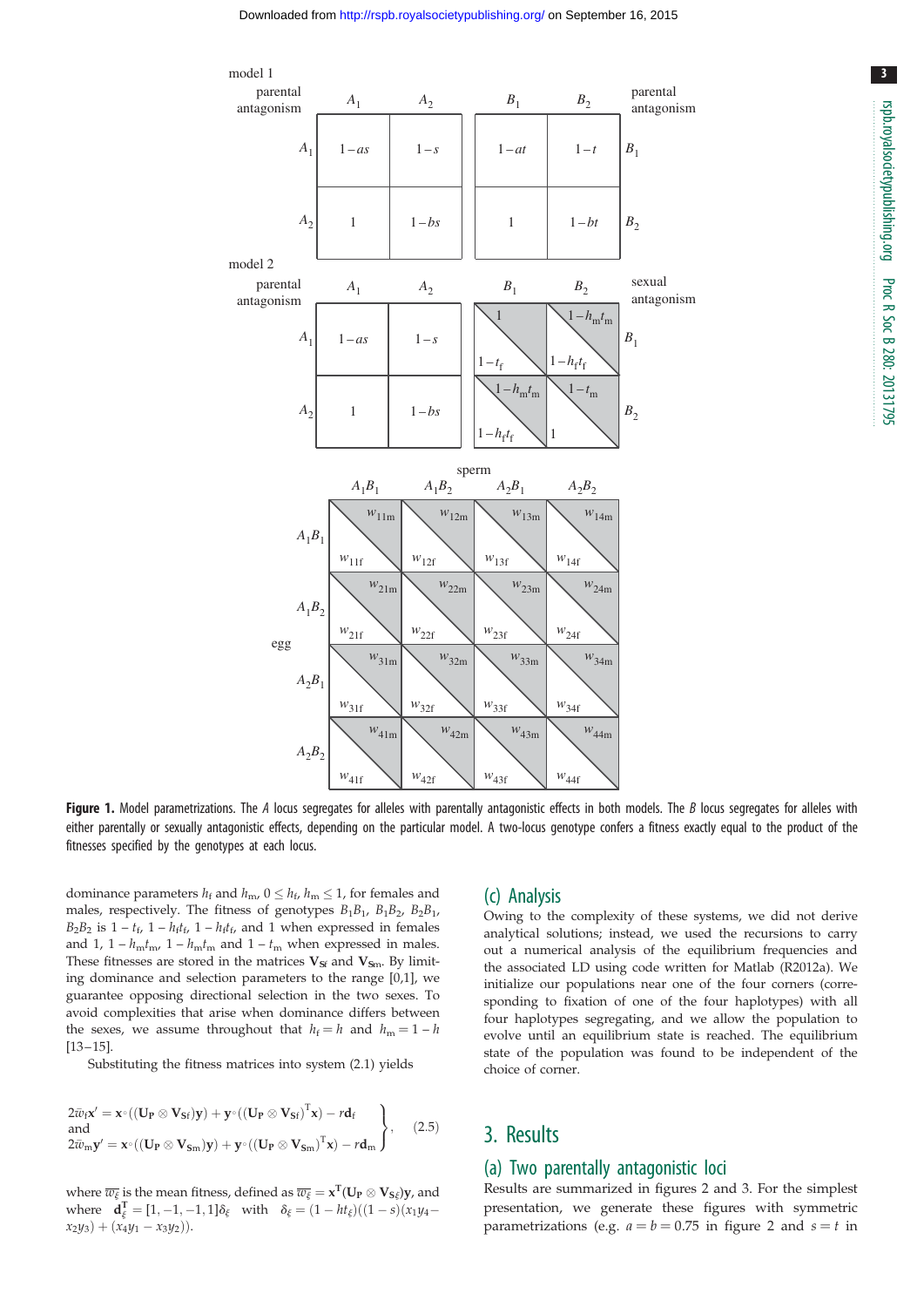<span id="page-3-0"></span>

**Figure 2.** (a–b) Linkage disequilibrium and mean fitness with parentally antagonistic selection at both loci. The magnitude of linkage disequilibrium (D<sub>t</sub>) between pairs of parentally antagonistic loci declines with weaker selection (s,t) and greater recombination (r). The scaling parameters for both loci are  $a = b = 0.75$ .



Figure 3. The opportunity for polymorphism with parentally antagonistic selection at both loci. The area of parameter space that allows polymorphism at linked parentally antagonistic loci expands with stronger selection and reduced recombination. The axes in each plot are the scaling parameters, a and b, which determine where between the heterozygous extremes the homozygote fitnesses fall. Low values of a and b correspond to relatively high fitness of the homozygotes. For each value of s and r, we simulated 10 000 combinations of  $a$  and  $b$ . The coloured space represents populations that achieved a polymorphic equilibrium with those values for *a* and *b*.

figure 3), but results are qualitatively similar when these symmetries are broken.

An excess of  $A_1B_1$  and  $A_2B_2$  haplotypes (positive LD) is present at the polymorphic equilibrium when  $r < 0.5$ (figure 2). Greater recombination reduces the population mean fitness (figure 2). Stronger selection and weaker recombination are associated with greater LD in both haploid and diploid phases.

Parental antagonism at one locus changes the conditions for polymorphism under parental antagonism at a second locus. Stable polymorphism in a one-locus model of parental antagonism requires  $1/2 < a,b < 1$  [6.7]. In our two-locus model, values of a and b outside this range permit polymorphism, provided recombination is sufficiently small and selection is sufficiently strong (figure 3). In the one-locus model, the strength of selection does not affect the opportunity for polymorphism, but polymorphism is more likely with larger values of  $s$  and  $t$  in the two-locus model for linked loci (figure 3).

# (b) One sexually antagonistic locus and one parentally antagonistic locus

Results are summarized in figures [4](#page-4-0) and [5.](#page-4-0) For the sake of simplicity, we elaborate these results for symmetric parametrizations (e.g.  $t_f = t_{mv}$ ,  $a = b = h_f = h_m = 1/2$  in [figure 4](#page-4-0) and  $h_f = h_m = 1/2$  in [figure 5](#page-4-0)), but qualitatively similar results are obtained when these symmetries are broken. Cases in which asymmetric parametrizations produce a qualitatively novel result are summarized in [figure 6](#page-5-0).

Positive LD accompanies all polymorphic equilibria with  $r < 0.5$  [\(figure 4\)](#page-4-0). This means that the allele favoured in females is coupled with the allele favoured when maternally derived, and the allele favoured in males is coupled with the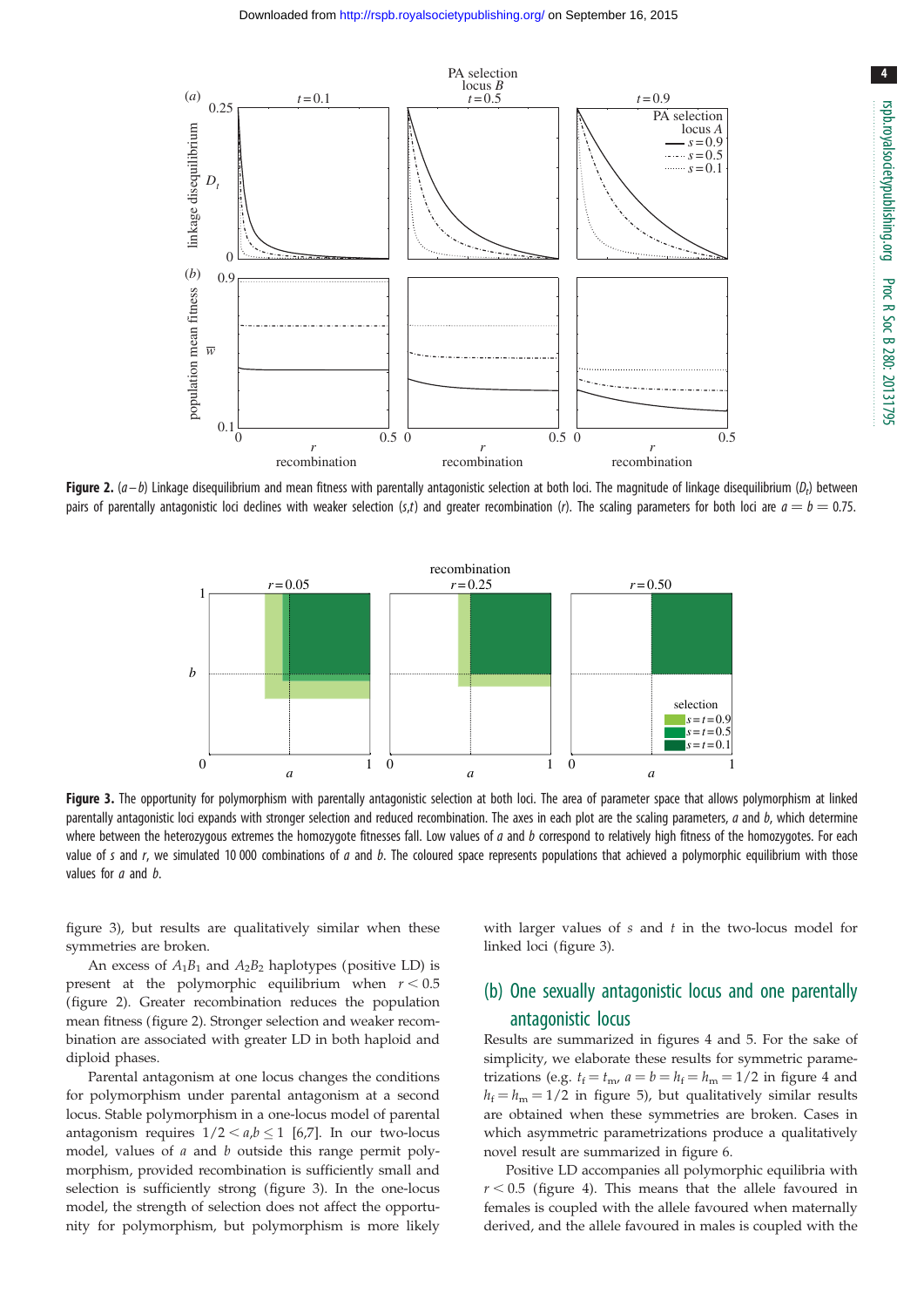<span id="page-4-0"></span>

**Figure 4.** (a–b) Linkage disequilibrium (D<sub>t</sub>) and mean fitness with parentally and sexually antagonistic selection. The magnitude of D<sub>t</sub> in the diploid phase between a sexually antagonistic locus and a parentally antagonistic locus declines with weaker selection and greater recombination. In the data shown, the scaling parameters for the parentally antagonistic loci are  $a = b = 0.75$ ,  $t_m = t_f = t$ , and the allelic effects for the sexually antagonistic locus are additive ( $h_m = h_f = 1/2$ ).



Figure 5. The opportunity for polymorphism with parentally and sexually antagonistic selection. (a) Polymorphism for parentally antagonistic alleles when linked to a sexually antagonistic locus. Shown is the opportunity for polymorphism for the A locus, which experiences parental antagonism, while it is linked to a sexually antagonistic locus, B, at different recombination distances. The opportunity for polymorphism is sensitive to the strength of sexually antagonistic selection  $(t_{\rm f},\,t_{\rm m})$ . The selection coefficient for the parentally antagonistic locus was  $s = 0.5$  for all runs. The allelic effects for the sexually antagonistic locus are additive ( $h_m = h_f =$ 1/2). For each value of  $t_f$  ( $t_m$ ) and r, we simulated 10 000 combinations of a and b, the scaling parameters that dictate the fitness of the homozygotes for the A locus. The coloured space represents populations that achieved a polymorphic equilibrium with those values for  $a$  and  $b$ . (b) Polymorphism for sexually antagonistic alleles when linked to a parentally antagonistic locus. Shown is the opportunity for polymorphism for the B locus, which segregates for sexually antagonistic alleles, whereas it is linked to a parentally antagonistic locus, A, at different recombination distances. The opportunity for polymorphism is sensitive to the strength of parentally antagonistic selection (s) and the recombination rate between loci (r). In the data shown,  $a = b = 0.75$  for the parentally antagonistic locus and the allelic effects for the sexually antagonistic locus are additive ( $h_m = h_f = 1/2$ ). For each value of s and r, we simulated 10 000 combinations of t<sub>f</sub> and t<sub>m</sub>. The coloured space represents populations that achieved a polymorphic equilibrium with those values for  $t_f$  and  $t_m$ .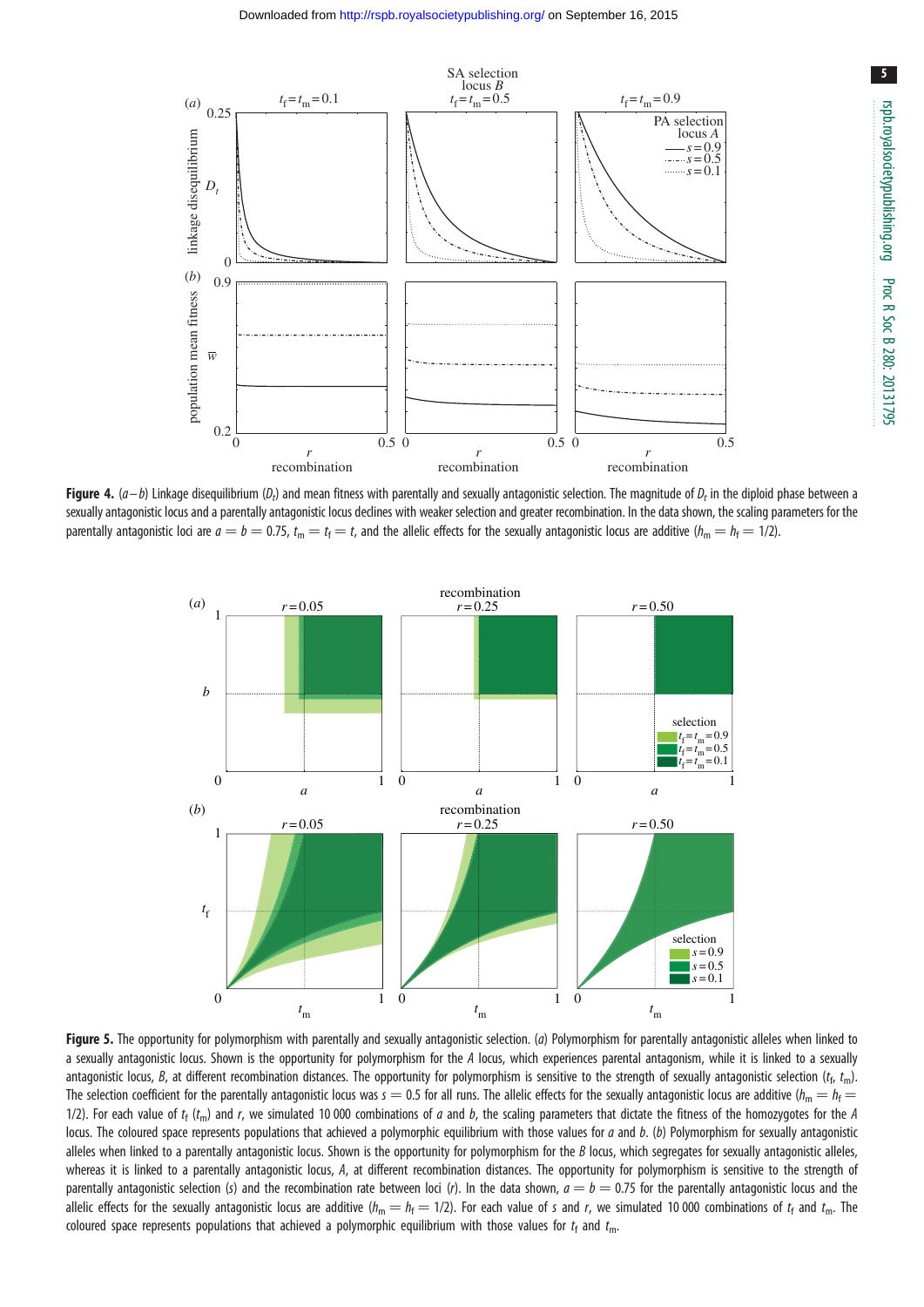<span id="page-5-0"></span>

Figure 6.  $(a-c)$  Linkage disequilibrium under asymmetric parametrization and linkage disequilibrium. Linkage disequilibrium arises between a sexually and a parentally antagonistic locus.  $D_x$  and  $D_y$ , the linkage disequilibrium in eggs and sperm, differ when asymmetries are introduced to the fully symmetric parametrization. Unless noted, parameter values were  $a = b = h = 1/2$ ;  $s = t_m = t_f = 0.5$ ).

allele favoured when paternally derived. Stronger selection and weaker recombination produce greater LD at equilibrium in both haploid and diploid phases. Population mean fitness decreases as the recombination rate increases ([figure 4](#page-4-0)).

The opportunity for polymorphism at a locus experiencing parental or sexual antagonism is increased when it is linked to a polymorphic locus experiencing the other form of antagonism [\(figure 5](#page-4-0)). Consider first the opportunity for polymorphism at a locus experiencing parental antagonism linked to a locus experiencing sexual antagonism [\(figure 5](#page-4-0)a). There are parametrizations in which neither  $a$  nor  $b$  are greater than a half but both parentally antagonistic alleles persist [\(figure 5](#page-4-0)a). Therefore, barriers to invasion of a parentally antagonistic allele are lowered at loci linked to a sexually antagonistic locus. Consider now the opportunity for polymorphism at a locus experiencing sexual antagonism linked to a locus experiencing parental antagonism [\(figure 5](#page-4-0)b). There are regions of the parameter space where polymorphism is maintained at a sexually antagonistic locus that is linked to a parentally antagonistic locus but not for a sexually antagonistic locus that is unlinked ([figure 5](#page-4-0)b). Note that the condition for polymorphism under sexual antagonism at an unlinked locus is  $t_f/(1 + t_f) < t_m < t_f/(1 - t_f)$  [[14\]](#page-7-0). Stronger selection expands opportunities for polymorphism in both cases ([figure 5\)](#page-4-0).

With a symmetric parametrization (i.e.  $t_f = t_m$ ,  $a = b$ ,  $h_f = h_m = 1/2$ ), LD does not differ between eggs and sperm ([figure 4\)](#page-4-0) and population mean fitness does not differ between females and males. Not surprisingly, these symmetries are lost with asymmetric parametrizations. Considering parental-origin-specific asymmetries, LD at equilibrium is greater in eggs than sperm  $(D_x > D_y)$  when the fitness of  $A_1A_1$  is greater than the fitness of  $A_2A_2$ , i.e. when  $a > b$ (figure 6a). Considering sex-specific asymmetries, LD at equilibrium is greater in eggs than sperm  $(D_x > D_y)$  when the male-beneficial allele  $B_1$  is dominant ( $h > 1/2$ ; figure 6b) and when the selective disadvantage of  $B_1$  in males is greater than the selective disadvantage of  $B_2$  in females (when  $t_m > t_f$ ; figure 6c). LD at equilibrium is greater in sperm than eggs  $(D_v > D_x)$  when the direction of any of these asymmetries is reversed (figure 6).

## 4. Discussion

Two significant findings emerge from our models. First, stable LD is present at equilibrium between a locus segregating for parentally antagonistic alleles and a linked locus that segregates for either parentally or sexually antagonistic alleles. Second, the opportunity for parentally or sexually antagonistic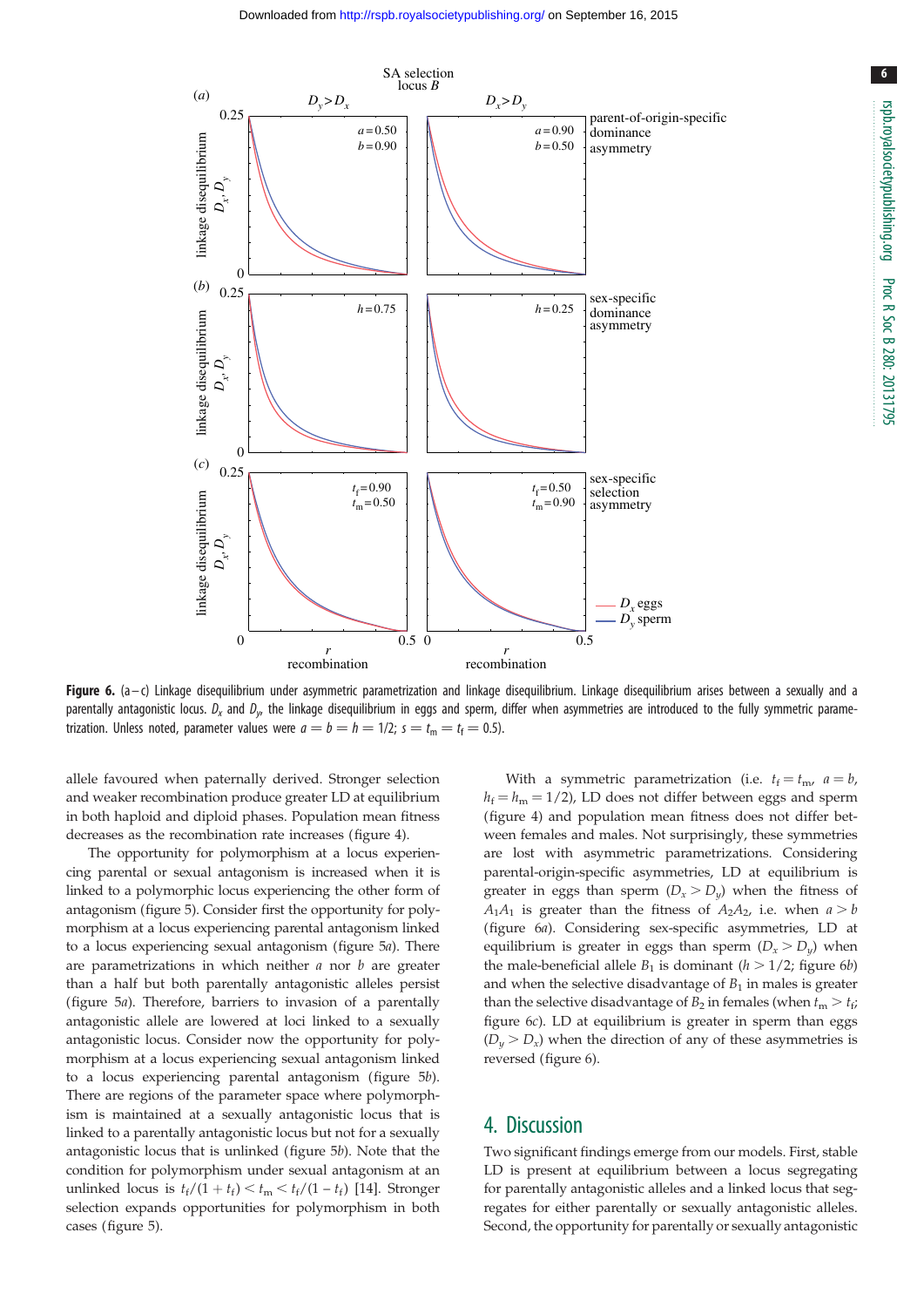polymorphism is expanded at loci linked to another locus that remains polymorphic owing to parental antagonism.

Prout [[16\]](#page-7-0) has noted that one-locus models show antagonistic selection to be a rather poor explanation for variation in nature, as the opportunity for polymorphism is appreciable only for rather strong selection. Correlated selection on linked loci favours polymorphism because it increases the 'strength' of selection relative to a single-locus model. In the limiting case of zero recombination, the two-locus model reduces to a single-locus model with two haplotypes (equivalent to alleles) maintained at a polymorphic equilibrium. The selection coefficients for these haplotypes combine the weaker selection coefficients of the two constituent loci and are therefore more conducive to the maintenance of polymorphism. As the recombination fraction grows, this 'single-locus' model with stronger selection grades into a model of weaker selection on two increasingly independent loci.

Our results can be understood intuitively. Both LD and the expanded opportunity for polymorphism arise because alleles at closely linked loci have correlated recent histories. Consider the pair of alleles at a parentally antagonistic locus. The paternally beneficial allele will have spent more of its history as a patrigene (i.e. a paternally derived gene) and the maternally beneficial allele more as a matrigene (i.e. a maternally derived gene). As a necessary corollary, the paternally beneficial allele will have spent more of its history in male bodies, and the maternally beneficial allele will have spent more of its history in female bodies. Paternally beneficial alleles will therefore develop statistical associations with alleles at closely linked loci that are also paternally beneficial or male beneficial (and maternally beneficial alleles with alleles that are maternally beneficial or female beneficial). Conditions for sexually antagonistic and parentally antagonistic polymorphism are relaxed at closely linked loci because each allele spends more of its history in the environment in which it is favoured than it would have spent if the loci were unlinked but subject to the same selective forces. Therefore, our findings can be understood because alleles at closely linked loci have correlated recent histories. Recombination diminishes the correlation in recent selective history of alleles at linked loci.

The ultimate source of the association between sexually and parentally antagonistic loci is a subtle form of admixture [\[8,17,18](#page-7-0)]. Sperm are enriched for male-beneficial alleles. Males collectively are more likely to obtain male-beneficial alleles from their fathers than from their mothers because of sexual antagonism in the parental generation. Therefore, male-beneficial alleles preferentially occur on paternally derived haplotypes that will be enriched for paternally beneficial alleles at parentally antagonistic loci. Conversely, eggs are enriched for female-beneficial alleles that preferentially occur on maternally derived haplotypes that will be enriched for maternally beneficial alleles. These correlations arise because individuals are more likely to inherit beneficial sexually antagonistic alleles from their paternal grandfather and maternal grandmother than from their maternal grand-father and paternal grandmother [[19\]](#page-7-0). Ubeda et al.  $[8]$ showed that LD between sexually antagonistic loci is formally equivalent to that arising from population admixture where the two populations are male and female bodies. This admixture is recurrent because eggs and sperm unite in each sexual generation. Similarly, in this paper, LD arises between parentally antagonistic loci because matrigenes

and patrigenes of mothers are mixed together as matrigenes of offspring, and matrigenes and patrigenes of fathers are mixed together as patrigenes of offspring.

Unlike the result that two sexually antagonistic loci exhibit stable LD even when there is free recombination [\[8\]](#page-7-0), here we find that free recombination eliminates LD in models with one or two parentally antagonistic loci. The reason for this difference is that the sources of LD in two sexually antagonistic loci are (i) their historic association in haplotypes, measured by  $D_x$  and  $D_y$  and (ii) their association in the immediately preceding generation, measured by  $Cov_{\zeta}(p,q) = 1/2(p_x - p_y)(q_x - q_y)$ (equation (2.3b)) [[8](#page-7-0)]. With free recombination between two sexually antagonistic loci, the LD in the haploid phase is eliminated  $(D_x = D_y = 0)$ , but not the LD in the diploid phase, which remains positive, whereas selection is sex-specific and  $p_x \neq p_y$  and  $q_x \neq q_y$ . In the absence of sex-specific selection at both loci or at one locus (our model 1 and model 2, respectively), the allelic frequency is the same in both gametes for at least one of the loci. The covariance term of equation (2.3b) thus becomes zero with free recombination and LD in the diploid phase vanishes.

Stable LD in our models resembles stable LD observed in single-sex models of two heterotic loci [\[20](#page-7-0),[21\]](#page-7-0). However, we did not find LD between a heterotic locus and a locus experiencing either sexual or parental antagonism (not shown). For this reason, we favour the interpretation that the LD in our model results from the correlation of recent selective histories and admixture rather than from heterosis.

The work presented here is theoretically reminiscent of the work of others. Immler et al. [[22](#page-7-0)] modelled the interaction between ploidally antagonistic selection and sex-specific selection at a single locus in both haploid and diploid stages of the life cycle. They showed that the simultaneous strengthening of selection in favour of an allele in haploid males and against the same allele in diploid females (or vice versa, with the sexes reversed) was conducive for the maintenance of polymorphism. Immler et al. called this a negative ploidy-by-sex interaction. Another way to say the same thing is that polymorphism is favoured when the direction of selective forces aligns in haploid and diploid individuals of the same sex. The similarity to our model becomes clear: the haploidsex-specific selection in Immler et al.'s study is analogous to our parental-origin-specific selection [\[23](#page-7-0)]. Therefore, their one-locus model agrees with our two-locus model in predicting that associations between diploid male-beneficial effects and (haploid) patriline-beneficial effects and diploid femalebeneficial effects and (haploid) matriline-beneficial effects will enhance the opportunity for polymorphism.

Our models predict the formation of haplotypes that accumulate paternally beneficial effects and haplotypes that accumulate maternally beneficial effects. This finding may be relevant to understanding the evolution of the unexplained arrangement of imprinted genes in clusters [[24\]](#page-7-0). Similarly, our previous models [[8,9\]](#page-7-0) predict the formation of haplotypes that accumulate male-beneficial effects and haplotypes that accumulate female-beneficial effects. This finding may be relevant to understanding the evolution of sex chromosomes [\[25](#page-7-0)]. Our models show that more sexually antagonistic and parentally antagonistic variation in fitness can be maintained on these haplotypes than would be possible if the loci were unlinked. Care should be taken not to overstate the scope of these results, however. For all of them, their magnitude depends on the strength of selection